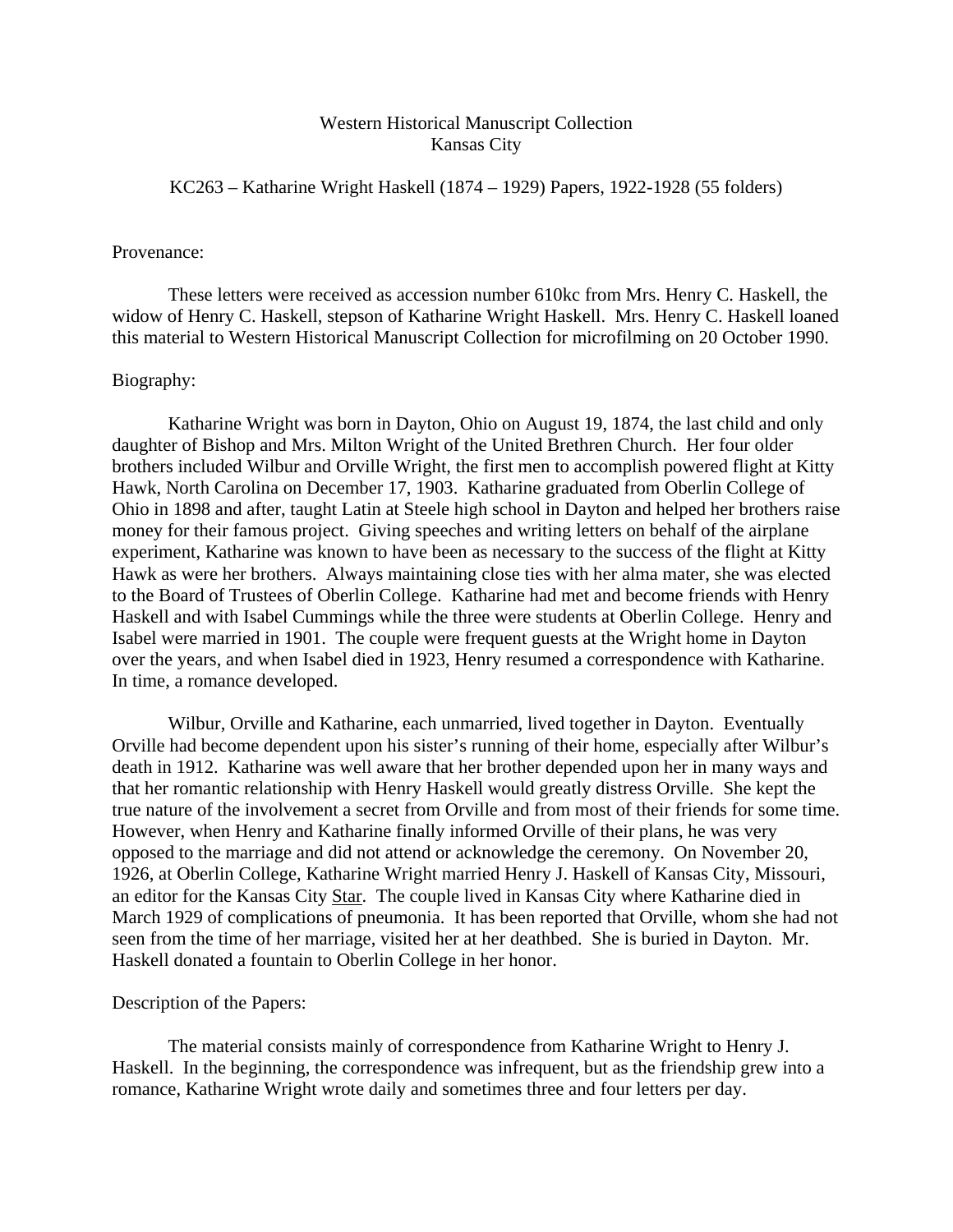Consequently, the later folders will include many letters. Also included are letters to Mr. Haskell from other friends, correspondence between Henry C. Haskell and a researcher in the 1970's, articles, clippings and photographs.

There are six folders of letters (f. 41-46) which were undated by Miss Wright. Attempts were made to date these letters and when possible, tentatively dates have been marked at the top, and they have been placed in the appropriate folder. However, all dates are not verified and can be used only as reference by the researcher. The rest of the undated letters have been left in the order in which they were received from the Haskell family and have been numbered in sequence. It can be noted that most of the undated letters seem to have been written after the bulk of the dated correspondence, and therefore have been placed behind them in the folder order. The numbering system at the top of the dated letters is as follows: Date of letter; sequential number of letter written on that date; page number; side of page. Example: 3 September 1924 1/2B . . . The second side of the second page of the first letter written on September 3, 1925.

Inventory:

| Folder 1. | Biographical articles, clippings.                                                                                                                                                           |
|-----------|---------------------------------------------------------------------------------------------------------------------------------------------------------------------------------------------|
| Folder 2. | Correspondence. K. Wright to H.J. Haskell: January 6, 1922 – August 21,<br>1922.                                                                                                            |
| Folder 3. | Correspondence. K. Wright to H.J. Haskell: May 24, 1923 – December 26,<br>1923.                                                                                                             |
| Folder 4. | Correspondence. K. Wright to H.J. Haskell: January 3, 1924 – February<br>25, 1924.                                                                                                          |
| Folder 5. | Correspondence. K. Wright to H.J. Haskell: April 3, 1924 – May 28, 1924.                                                                                                                    |
| Folder 6. | Correspondence. K. Wright to H.J. Haskell: July 15, 1924 – September 25,<br>1924.                                                                                                           |
| Folder 7. | Correspondence. K. Wright to H.J. Haskell: October 10, 1924 – November<br>25, 1924.<br>Included in this folder is a letter in which Miss Wright discusses her views<br>on women's suffrage. |
| Folder 8. | Correspondence. K. Wright to H.J. Haskell: December 2, 1924 –<br>December 31, 1924.                                                                                                         |
| Folder 9. | Correspondence. K. Wright to H.J. Haskell: January 5, 1925 – February<br>27, 1925.                                                                                                          |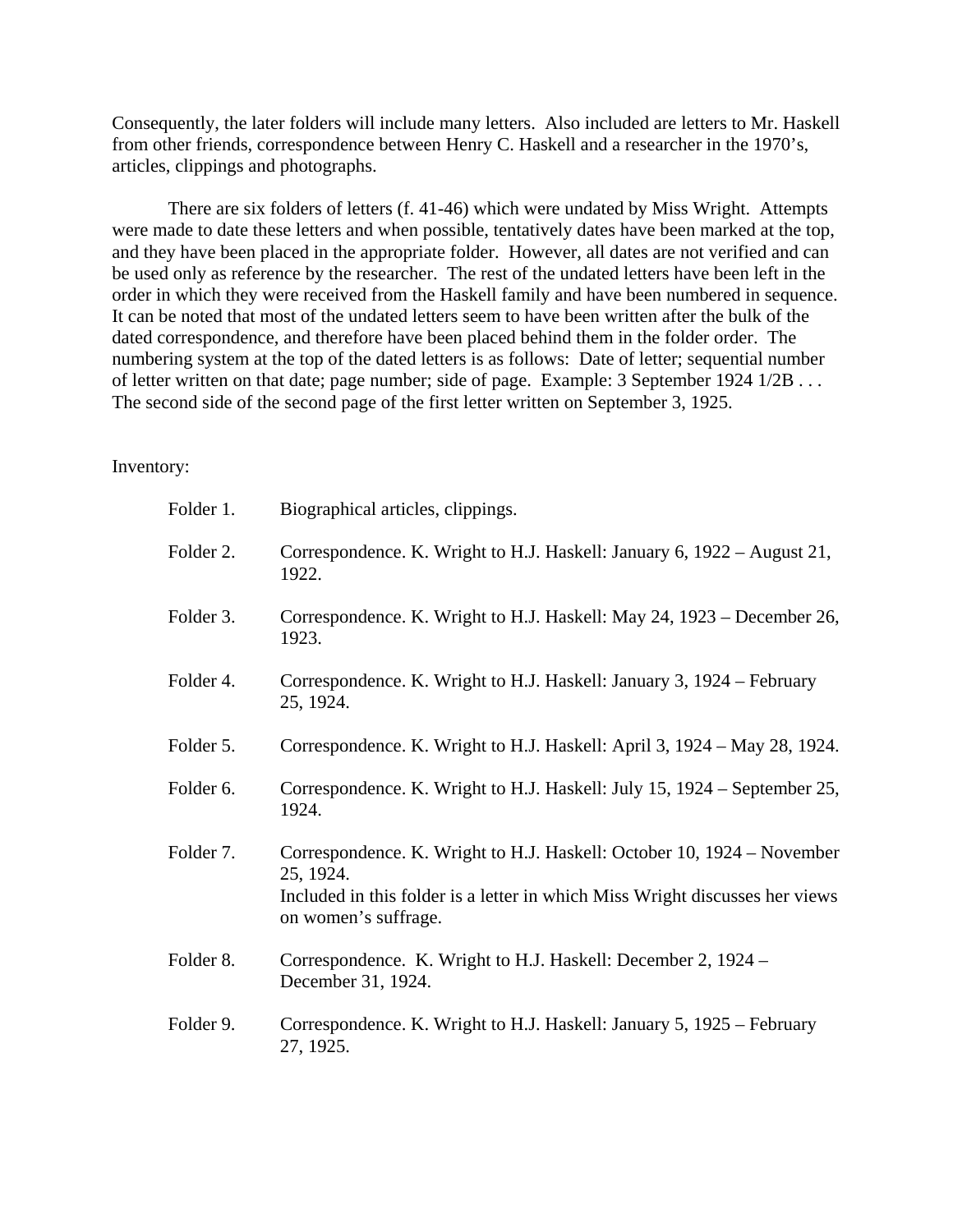- Folder 10. Correspondence. K. Wright to H.J. Haskell: March 5, 1925 May 14, 1925.
- Folder 11. Correspondence. K. Wright to H.J. Haskell: May 18, 1925 May 31, 1925.
- Folder 12. Correspondence. K. Wright to H.J. Haskell: June 1, 1925 June 15, 1925.
- Folder 13. Correspondence. K. Wright to H.J. Haskell: June 19, 1925 June 29, 1925.
- Folder 14. Correspondence. K. Wright to H.J. Haskell: July 1, 1925 July 15, 1925.
- Folder 15. *(not listed in finding aid)*
- Folder 16 Correspondence. K. Wright to H.J. Haskell: August 18, 1925 August 31, 1925.
- Folder 17. Correspondence. K. Wright to H.J. Haskell: September 1, 1925 September 13, 1925.
- Folder 18. Correspondence. K. Wright to H.J. Haskell: September 16, 1925 September 29, 1925.
- Folder 19. Correspondence. K. Wright to H.J. Haskell: October 1, 1925 October 15, 1925.
- Folder 20. Correspondence. K. Wright to H.J. Haskell: October 16, 1925 October 25, 1925.
- Folder 21. Correspondence. K. Wright to H.J. Haskell: November 2, 1925 November 14, 1925.
- Folder 22. Correspondence. K. Wright to H.J. Haskell: November 16, 1925 November 30, 1925.
- Folder 23. Correspondence. K. Wright to H.J. Haskell: December 12, 1925 December 21, 1925.
- Folder 24. Correspondence. K. Wright to H.J. Haskell: January 12, 1926 January 16, 1926.
- Folder 25. Correspondence. K. Wright to H.J. Haskell: January 17, 1926 January 31, 1926.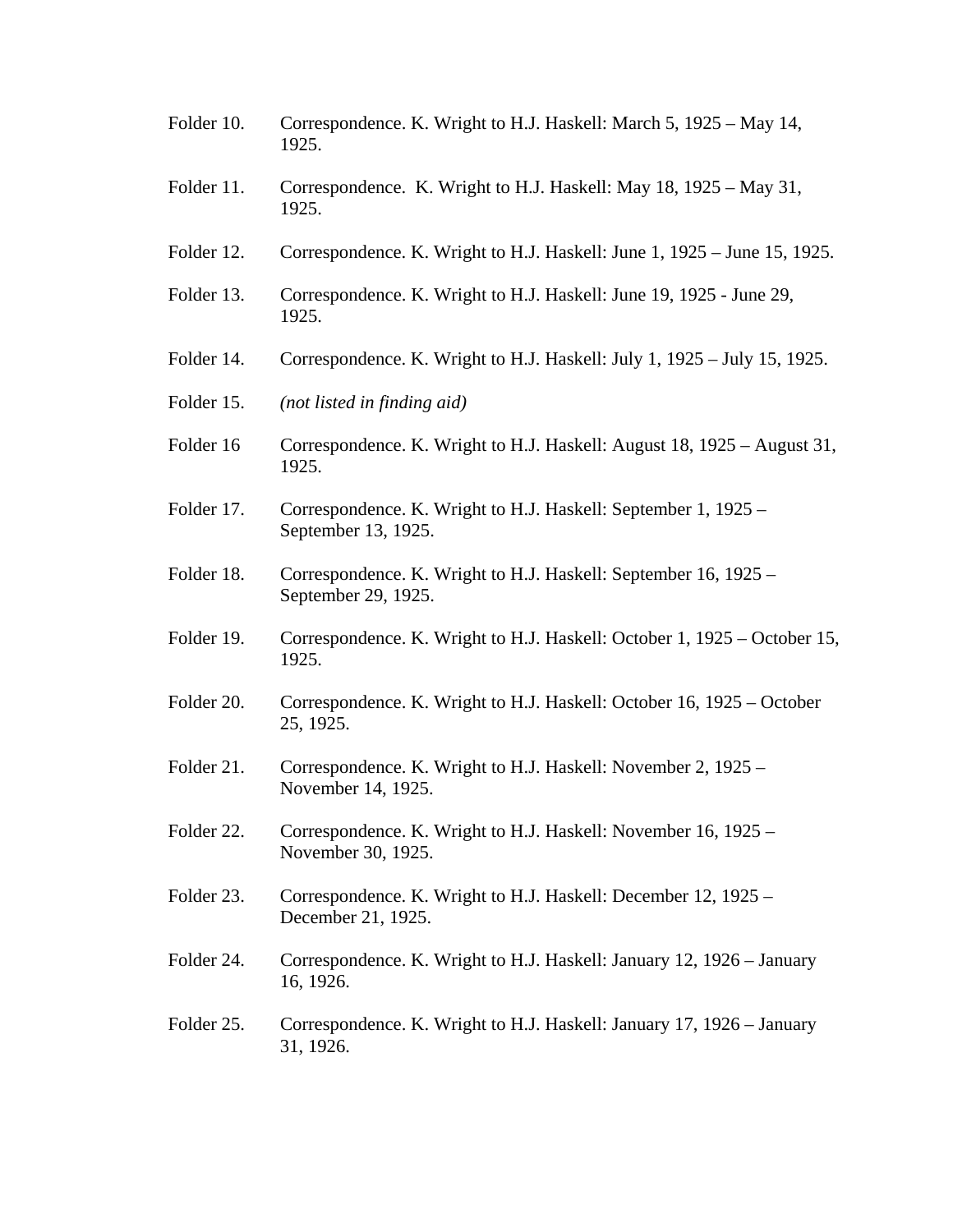- Folder 26. Correspondence. K. Wright to H.J. Haskell: February 1, 1926 February 10, 1926.
- Folder 27. Correspondence. K. Wright to H.J. Haskell: February 11, 1926 February 18, 1926.
- Folder 28. Correspondence. K. Wright to H.J. Haskell: February 19, 1926 February 28, 1926.
- Folder 29. Correspondence. K. Wright to H.J. Haskell: March 1, 1926 March 7, 1926.
- Folder 30. Correspondence. K. Wright to H.J. Haskell: March 8, 1926 March 14, 1926.
- Folder 31. Correspondence. K. Wright to H.J. Haskell: March 15, 1926 March 31, 1926.
- Folder 32. Correspondence. K. Wright to H.J. Haskell: April 1, 1926 April 8, 1926.
- Folder 33. Correspondence. K. Wright to H.J. Haskell: April 9, 1926 April 13, 1926.
- Folder 34. Correspondence. K. Wright to H.J. Haskell: April 14, 1926 April 20, 1926.
- Folder 35. Correspondence. K. Wright to H.J. Haskell: April 22, 1926 April 30, 1926.
- Folder 36. Correspondence. K. Wright to H.J. Haskell: May 1, 1926 May 7, 1926.
- Folder 37. Correspondence. K. Wright to H.J. Haskell: May 8, 1926 May 19, 1926. Included in this folder is a letter in which Miss Wright discussed Orville's objections to the marriage of Katharine and Henry.
- Folder 38. Correspondence. K. Wright to H.J. Haskell: June 8, 1926 June 14, 1926.
- Folder 39. Correspondence. K. Wright to H.J. Haskell: July 2, 1926 July 28, 1926.
- Folder 40. Correspondence. K. Wright to H.J. Haskell: September 19, 1926 November 13, 1926. Included in this folder are five letters which were previously undated. The letters have been given dates based on research but are not verified. Two of the letters discuss Orville's reaction to the wedding plans.